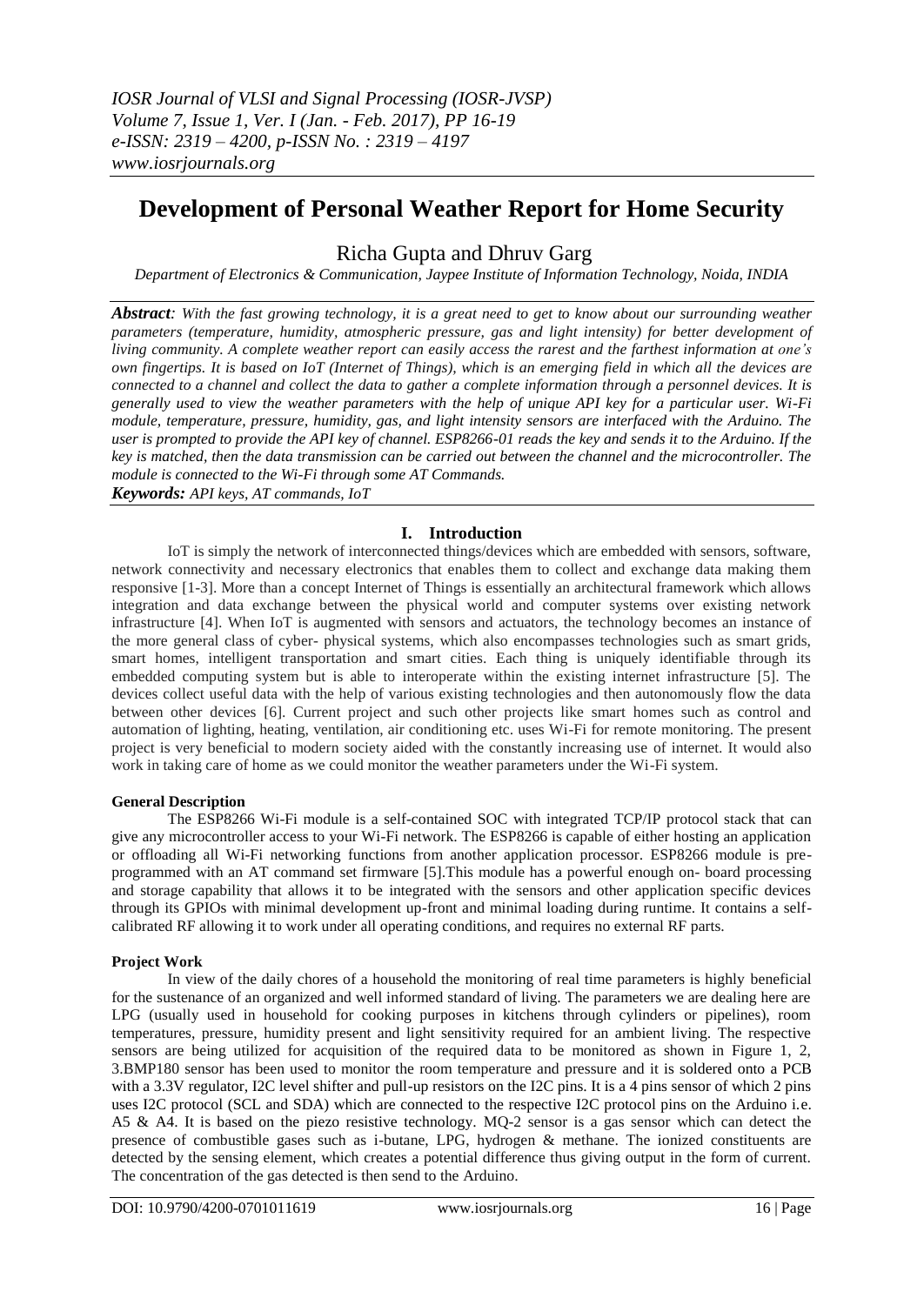DHT11 sensor is used for measuring surrounding humidity and temperature. It sends a data of 40 bits both for the temperature and humidity which also includes the checksum byte (bit error check). It operates at a voltage of +5v and gives the digital output connected to any of the digital pin of the microcontroller.LDR (Light Detecting Resistance) sensor is used for measuring the light intensity. It is a 3 pin sensor, which requires an input of +5v and gives the analog output connected to any of the analog pin of the microcontroller.ESP8266 module is a Wi-Fi module, which is the backbone of this project. This module has inbuilt set of Attention Commands which are required to configure the module. Firstly we flash the ESP8266 module using the software then using the Attention Commands it is set in the Wi-Fi mode [9]. Arduino UNO is one of the varieties of Arduino board microcontroller based on ATmega 328P, which takes input from the sensors and is connected to the Wi-Fi with the help of the Wi-Fi module [7-8].

#### **II. Conclusion**

The personal weather report design developed in this project has the power to simplify everything within your home and life. As people are getting used to the easy use of smart phones and other devices which can access the internet we can easily introduce it practically. For instance in the case of a potential gas leak, your single best detector is your own nose. You can supplement your power of smell with a gas sensor, which will test for i-butane, hydrogen, methane, etc. Gas leaks are rare, but they can set off catastrophic explosions, so it will ensure the monitoring of such incidents. It can be further extended as a wireless climate control device for your surroundings. Maintain ideal temperature, prevent frozen pipes and protect your pool and many other such applications. It can also be used to develop a home temperature monitoring system to ensure the comfort and safety of your family, and it protects your home and valuables from serious damage. Digital temperature sensors, which are combined with humidity sensors in this project can be placed in the areas of your home where you want to measure and monitor temperature. Further if it is set up to connect to a home security monitoring system. Whereas the possible applications of the pressure sensor could be automatic door bell, carpet alarm, hit switch, knock bell, garage alarm, door mat sensor. The major advantage of this project is that one can view/ or take care from anywhere under the Wi-Fi access, this project can find various applications in a number of fields which can be certainly used for the benefit of society and mankind as a whole in this fast pacing world.

#### **Design**



 **Figure 1.** Model of Project

#### **References**

- [1]. *Brown, Eric (13 September 2016). "Who Needs the Internet of Things?". Linux.com. Retrieved 23 October 2016.*
- [2]. *Brown, Eric (20 September 2016). "21 Open Source Projects for IoT". Linux.com. Retrieved 23 October 2016.*
- [3]. *"Internet of Things Global Standards Initiative". ITU. Retrieved 26 June 2015.*
- [4]. *"Internet of Things: Science Fiction or Business Fact?" (PDF). Harvard Business Review. November 2014. Retrieved 23 October 2016.*
- [5]. *Evans, Dave. "The Internet of Things: How the Next Evolution of the Internet Is Changing Everything" (PDF). (April 2011) Cisco. Retrieved 15 February 2016.*
- [6]. Hendricks, Drew. "The Trouble with the Internet of Things". *London Data store*. Greater London Authority. Retrieved 10 August 2015.
- [7]. "Arduino", arduino.cc, 2010. [Online]. Available: http://www.arduino.org/products/boards/arduino-uno. [Accessed: 10-sep-2016].
- [8]. "Wikipedia", Wikipedia.com, 2010. [Online]. Available: https://en.wikipedia.org/wiki/Arduino**.** [Accessed: 10-sep-2016].
- Brian Benchoff (August 26, 2014). "New Chip Alert: The ESP8266 Wi-Fi Module)", Retrieved 2015-06-24.

DOI: 10.9790/4200-0701011619 www.iosrjournals.org 17 | Page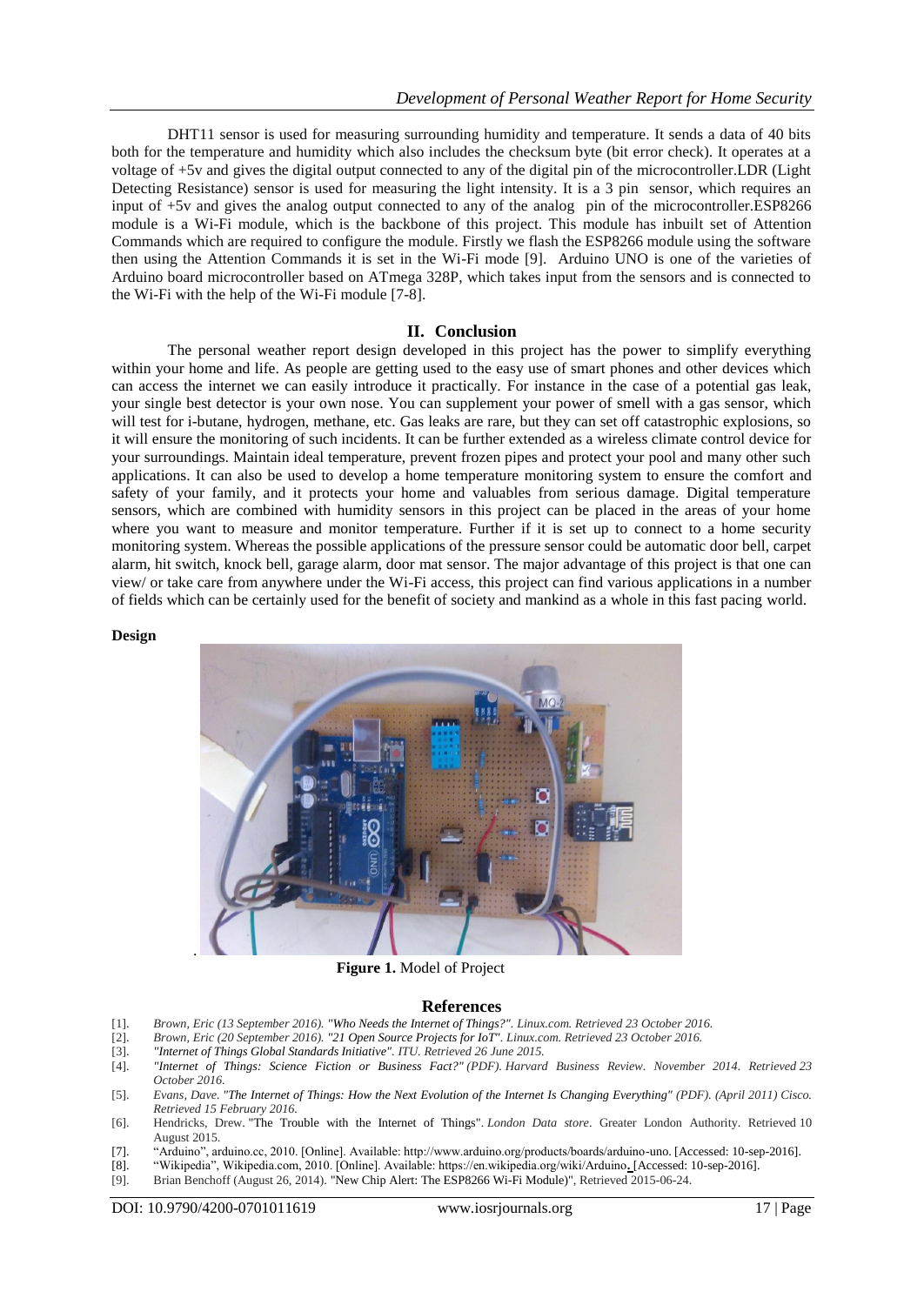